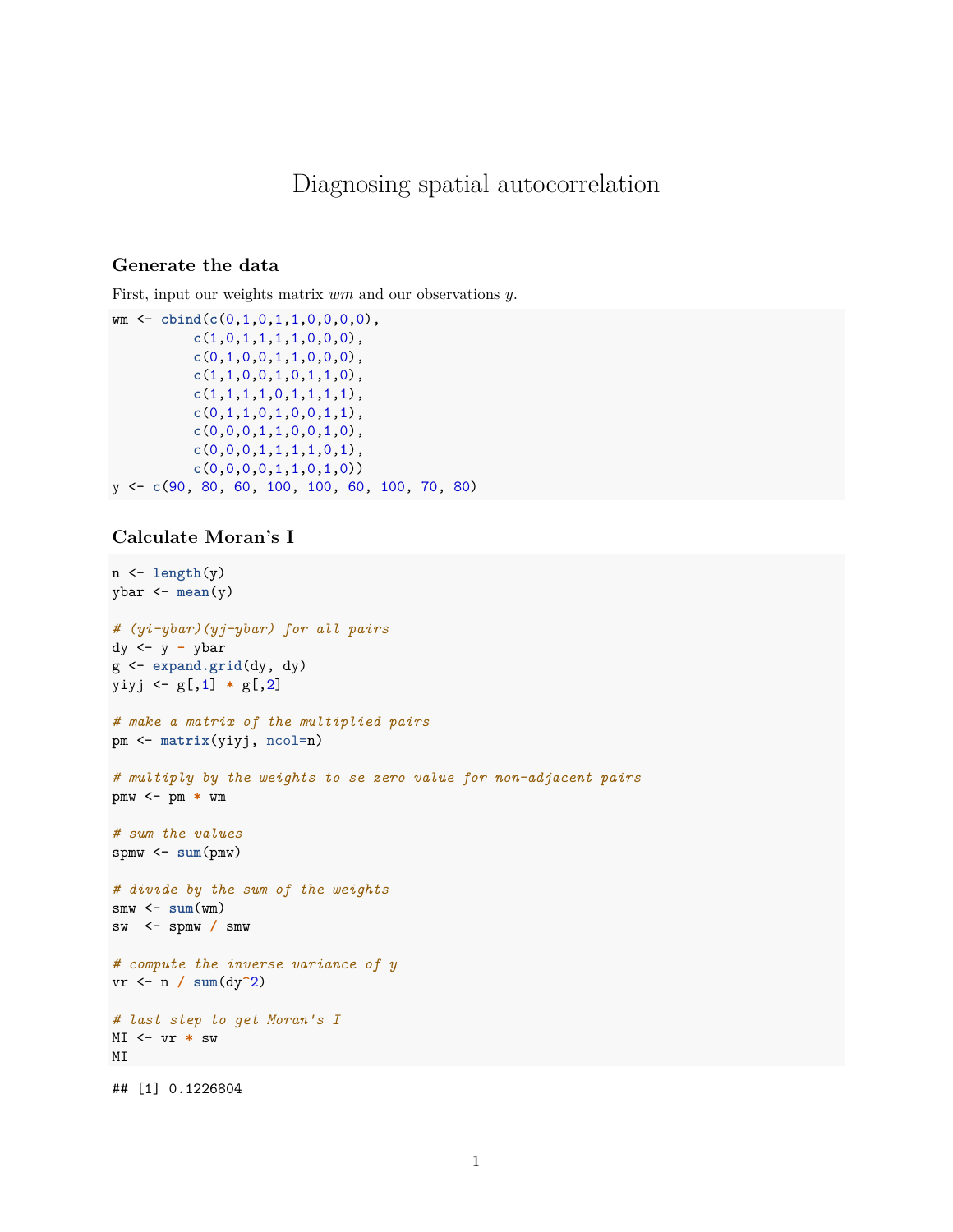How does our computed value of Moran's I compare to the expected value?

```
# expected value of Moran's
EI \leftarrow -1/(n-1)EI
```
## [1] -0.125

Now, use the spdep package to calculate Moran's I.

```
library(spdep)
## Loading required package: sp
## Loading required package: spData
## To access larger datasets in this package, install the spDataLarge
## package with: `install.packages('spDataLarge',
## repos='https://nowosad.github.io/drat/', type='source')`
## Loading required package: sf
## Linking to GEOS 3.7.2, GDAL 2.4.2, PROJ 5.2.0
ww <- mat2listw(wm, style = 'B') # binary
# calculate value
moran(y, ww, n=length(ww$neighbours), S0=Szero(ww)) # K is the sample kurtosis
## $I
## [1] 0.1226804
##
## $K
## [1] 1.575566
moran.test(y, ww, randomisation=FALSE)
##
## Moran I test under normality
##
## data: y
## weights: ww
##
## Moran I statistic standard deviate = 1.943, p-value = 0.02601
## alternative hypothesis: greater
## sample estimates:
## Moran I statistic Expectation Variance
## 0.1226804 -0.1250000 0.0162500
```
We can also do a permutation test to evaluate the rank of the observed statistic in relation to the statistic of simulated values. In other words, we can take random "shuffles" of our data, calculate the Moran's I for each random shuffle, then compare the actual Moran's I to the random Moran's I.

**moran.mc**(y, ww, nsim=200)

```
##
## Monte-Carlo simulation of Moran I
##
## data: y
## weights: ww
## number of simulations + 1: 201
```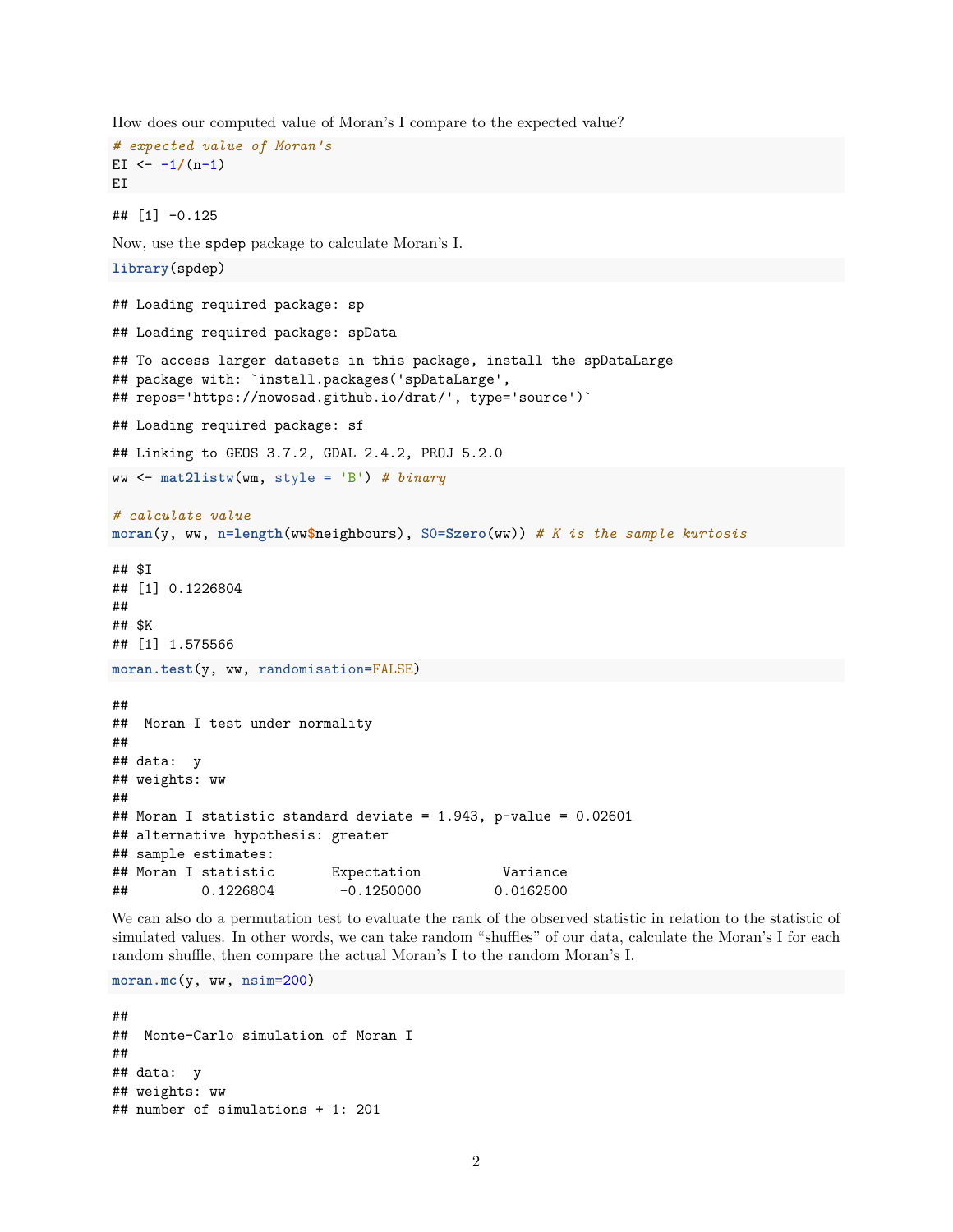```
##
## statistic = 0.12268, observed rank = 192, p-value = 0.04478
## alternative hypothesis: greater
```
Question: What is the maximum number of permutations that we can do?<https://bit.ly/324F9Ba>

Now, make a Moran scatter plot to visualize spatial autocorrelation.

```
# get the neighboring values for each value
n <- length(y)
ms <- cbind(id=rep(1:n, each=n), y=rep(y, each=n), value=as.vector(wm * y))
# remove the zeros
ms <- ms[ms[,3] > 0, ]
# compute the average neighbor value
ams <- aggregate(ms[,2:3], list(ms[,1]), FUN=mean)
ams <- ams[,-1]
colnames(ams) <- c('y', 'spatially lagged y')
head(ams)
## y spatially lagged y
## 1 90 93.33333
## 2 80 82.00000
## 3 60 80.00000
## 4 100 88.00000
## 5 100 80.00000
## 6 60 78.00000
# plot
plot(ams)
reg <- lm(ams[,2] ~ ams[,1])
abline(reg, lwd=2)
abline(h=mean(ams[,2]), lt=2)
abline(v=ybar, lt=2)
                                                               \circ90
      80 85 90
spatially lagged y
 spatially lagged y
                             \circ85
                                              \circ
```


 $\circ$ 

 $\circ$ 

y